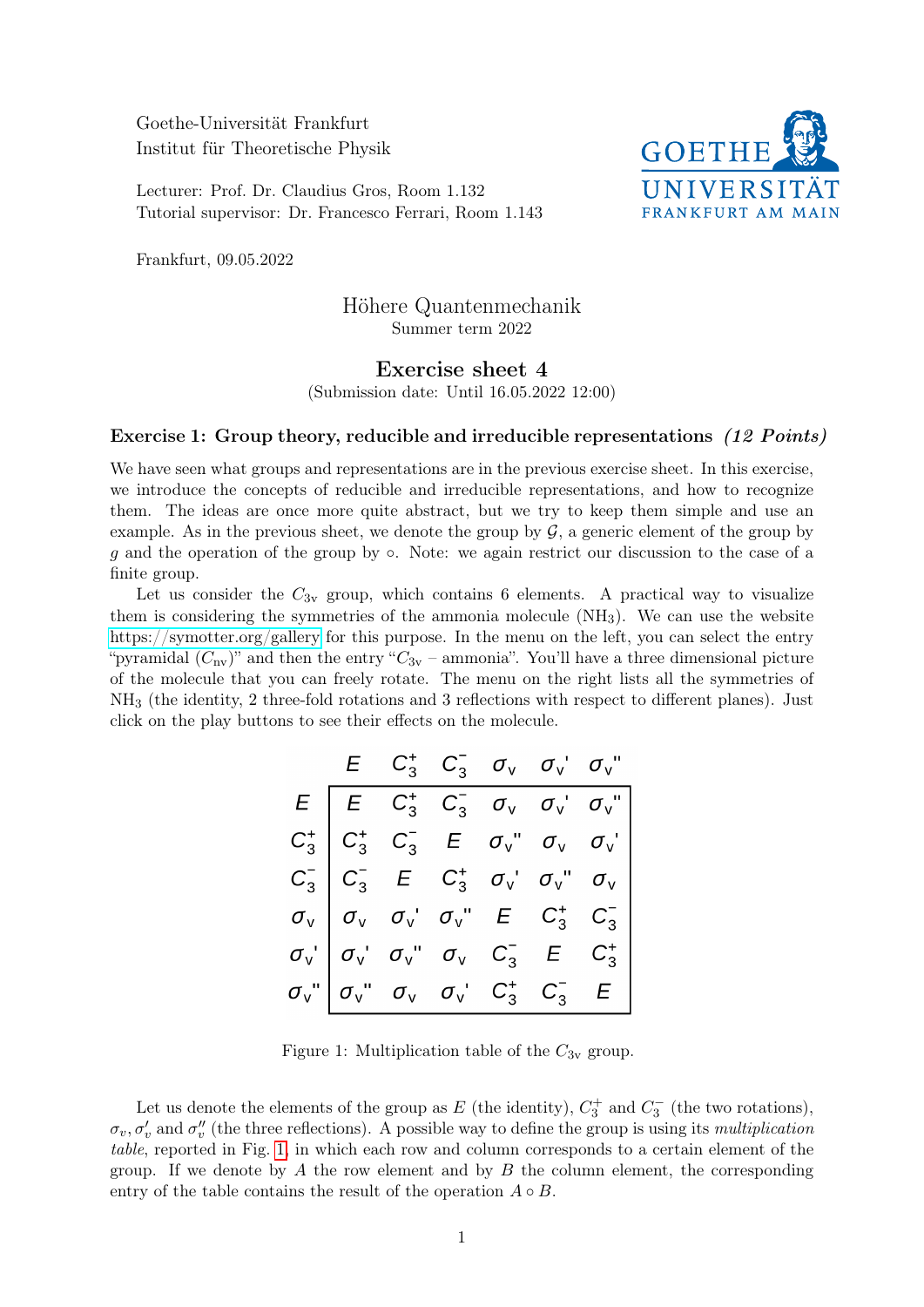We introduce a three-dimensional representation of  $C_{3v}$ :

<span id="page-1-1"></span>
$$
\rho_1(E) = \begin{pmatrix} 1 & 0 & 0 \\ 0 & 1 & 0 \\ 0 & 0 & 1 \end{pmatrix} \qquad \rho_1(C_3^+) = \begin{pmatrix} -\frac{1}{2} & -\frac{\sqrt{3}}{2} & 0 \\ \frac{\sqrt{3}}{2} & -\frac{1}{2} & 0 \\ 0 & 0 & 1 \end{pmatrix} \qquad \rho_1(C_3^-) = \begin{pmatrix} -\frac{1}{2} & \frac{\sqrt{3}}{2} & 0 \\ -\frac{\sqrt{3}}{2} & -\frac{1}{2} & 0 \\ 0 & 0 & 1 \end{pmatrix}
$$

$$
\rho_1(\sigma_v) = \begin{pmatrix} 1 & 0 & 0 \\ 0 & -1 & 0 \\ 0 & 0 & 1 \end{pmatrix} \qquad \rho_1(\sigma_v') = \begin{pmatrix} -\frac{1}{2} & -\frac{\sqrt{3}}{2} & 0 \\ -\frac{\sqrt{3}}{2} & \frac{1}{2} & 0 \\ 0 & 0 & 1 \end{pmatrix} \qquad \rho_1(\sigma_v'') = \begin{pmatrix} -\frac{1}{2} & \frac{\sqrt{3}}{2} & 0 \\ \frac{\sqrt{3}}{2} & \frac{1}{2} & 0 \\ 0 & 0 & 1 \end{pmatrix} \qquad (1)
$$

(i) Show that  $\rho_1(C_3^+) \rho_1(\sigma_v) = \rho_1(\sigma_v'')$  (as we expected from the multiplication table, Fig. [1\)](#page-0-0). (1 Point)

In general, two representations  $\rho_1$  and  $\rho_2$  are said to be *equivalent* if there is a non-singular matrix A such that

<span id="page-1-0"></span>
$$
\rho_2(g) = A\rho_1(g)A^{-1}, \ \forall g \in \mathcal{G}
$$
\n<sup>(2)</sup>

This is called a similarity transformation. We introduce a second three-dimensional representation for the  $C_{3v}$  group:

$$
\rho_2(E) = \begin{pmatrix} 1 & 0 & 0 \\ 0 & 1 & 0 \\ 0 & 0 & 1 \end{pmatrix} \qquad \rho_2(C_3^+) = \begin{pmatrix} -\frac{1}{2} & -\frac{\sqrt{3}}{4} & -\frac{\sqrt{3}}{4} \\ \frac{\sqrt{3}}{2} & \frac{1}{4} & -\frac{3}{4} \\ \frac{\sqrt{3}}{2} & -\frac{3}{4} & \frac{1}{4} \end{pmatrix} \qquad \rho_2(C_3^-) = \begin{pmatrix} -\frac{1}{2} & \frac{\sqrt{3}}{4} & \frac{\sqrt{3}}{4} \\ -\frac{\sqrt{3}}{2} & \frac{1}{4} & -\frac{3}{4} \\ -\frac{\sqrt{3}}{2} & -\frac{3}{4} & \frac{1}{4} \end{pmatrix}
$$

$$
\rho_2(\sigma_v) = \begin{pmatrix} 1 & 0 & 0 \\ 0 & 0 & -1 \\ 0 & -1 & 0 \end{pmatrix} \qquad \rho_2(\sigma_v') = \begin{pmatrix} -\frac{1}{2} & -\frac{\sqrt{3}}{4} & -\frac{\sqrt{3}}{4} \\ -\frac{\sqrt{3}}{2} & \frac{3}{4} & -\frac{1}{4} \\ -\frac{\sqrt{3}}{2} & \frac{3}{4} & -\frac{1}{4} \end{pmatrix} \qquad \rho_2(\sigma_v'') = \begin{pmatrix} -\frac{1}{2} & \frac{\sqrt{3}}{4} & \frac{\sqrt{3}}{4} \\ \frac{\sqrt{3}}{2} & \frac{3}{4} & -\frac{1}{4} \\ \frac{\sqrt{3}}{2} & -\frac{1}{4} & \frac{3}{4} \end{pmatrix} \qquad (3)
$$

(ii) Take one g element at your choice (not E) and show that the two representations  $\rho_1$  and  $\rho_2$  are equivalent for that element if we take

$$
A = \begin{pmatrix} 1 & 0 & 0 \\ 0 & 1 & 1 \\ 0 & 1 & -1 \end{pmatrix} \qquad A^{-1} = \begin{pmatrix} 1 & 0 & 0 \\ 0 & 1/2 & 1/2 \\ 0 & 1/2 & -1/2 \end{pmatrix}
$$

in the similarity transformation of Eq.  $(2)$ .  $(1 Point)$ 

(iii) An important property of two equivalent representations,  $\rho_1$  and  $\rho_2$ , is the fact that the traces of the matrices representing each element are equal in the two representations, i.e.

 $\rho_1$  and  $\rho_2$  are equivalent  $\Rightarrow$  Tr $(\rho_1(g)) = \text{Tr}(\rho_2(g)), \ \forall g \in \mathcal{G}$ 

Can you prove this statement (for a generic similarity transformation)?  $(1 Point)$ Note: the arrow is actually true also in the opposite direction, i.e.

$$
\text{Tr}(\rho_1(g)) = \text{Tr}(\rho_2(g)), \ \forall g \in \mathcal{G} \ \Rightarrow \ \rho_1 \text{ and } \rho_2 \text{ are equivalent}
$$

but this is much harder to prove.

The invariance of the trace for two equivalent representations is a very important property. Let use introduce the following notation for the traces of the matrices forming a certain representation  $\rho$ :

$$
\chi_{\rho}(g) = \text{Tr}(\rho(g))\tag{4}
$$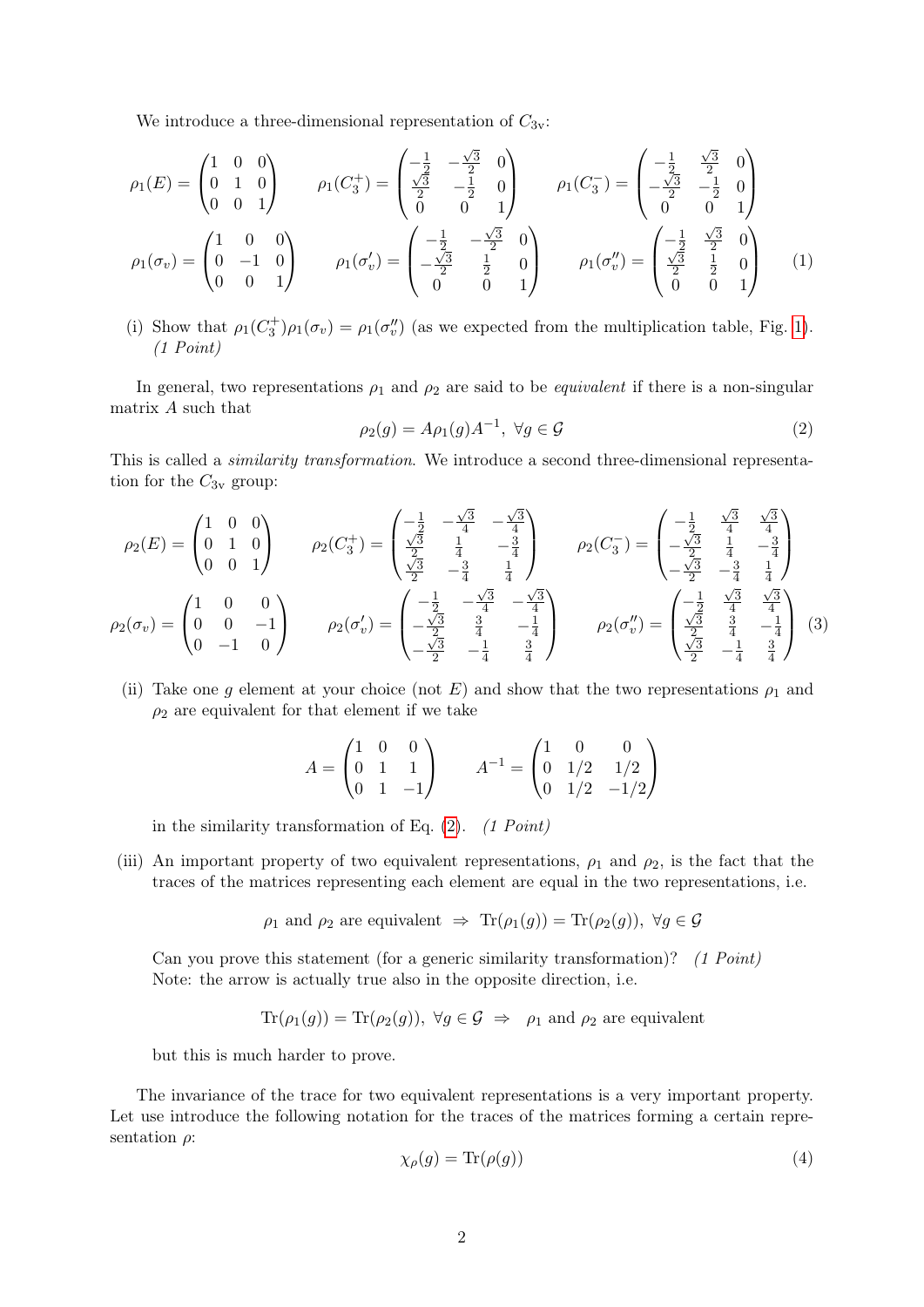The set of traces  $\{\chi_{\rho}(g)\}_{g\in\mathcal{G}}$  is known as the **character** of the representation  $\rho$ . We also define a scalar product between characters of two generic representations  $\rho$  and  $\rho'$  as

<span id="page-2-1"></span>
$$
(\rho, \rho') = \frac{1}{N} \sum_{g \in \mathcal{G}} \chi_{\rho}^*(g) \chi_{\rho'}(g).
$$
\n<sup>(5)</sup>

Here N the denotes the total number of elements in the group ( $N = 6$  for  $C_{3v}$ ) and  $*$  is a complex conjugation. This scalar product will be useful in the following.

We can now introduce the concept of reducible and irreducible representations, by using our example. Let's take a closer look at the representation  $\rho_1$  in Eq. [\(1\)](#page-1-1). All the matrices are block-diagonal, with a  $2 \times 2$  block in the upper-left corner and a  $1 \times 1$  block in the lower-right corner. Interestingly, if we isolate the  $2 \times 2$  blocks themselves, we can see that they form a valid representation of the group. The same happens for the  $1 \times 1$  blocks (it is just the trivial representation). Therefore, we say that  $\rho_1$  is a **reducible** representation. The same statement applies to  $\rho_2$ , although it is not immediately clear from the form of the matrices. It is reducible because we can find a similarity transformation like the one of Eq. [\(2\)](#page-1-0) that brings it to a blockdiagonal form (e.g., to  $\rho_1$ , in this case). By contrast, when this is not possible, we say that the representation is **irreducible**. For example, the  $2 \times 2$  and  $1 \times 1$  blocks that we can read off from the matrices of  $\rho_1$  form two irreducible representations of  $C_{3v}$  (one is two-dimensional, the other is one-dimensional).

We are skipping a lot of mathematical details here, for simplicity. The important thing to learn is that the number of irreducible representations of a finite group is finite. For the  $C_{3v}$ group that we are considering, there exist only three irreducible representations, called  $A_1$ ,  $A_2$ and E in Mulliken's notation (please, don't confuse this E with the identity element!).  $A_1$  and  $A_2$  are one-dimensional, while E is two-dimensional. Any other representation is reducible and can be decomposed into a combination of these irreducible representations. In other words, its matrices can be made block diagonal by a transformation like the one in Eq. [\(2\)](#page-1-0), such that each of the blocks corresponds to one of the irreducible representations.

The irreducible representations of a certain finite group are listed in the so-called character tables. In these tables the traces  $\chi_{\rho}(g)$  are reported, for each element g of the group and for each irreducible representations  $\rho$ . The character table of  $C_{3v}$  is shown in Fig. [2.](#page-2-0)



<span id="page-2-0"></span>Figure 2: Character table of the  $C_{3v}$  group. The rows correspond to the irreducible representations. The columns correspond to the group elements. The entries of the table are the traces of the matrices in the given representation. As an example, we highlight the trace of the matrix for the element  $C_3^-$  in the  $A_1$  irreducible representation. Note: the trace of the identity element (first column) always gives the dimension of the representation.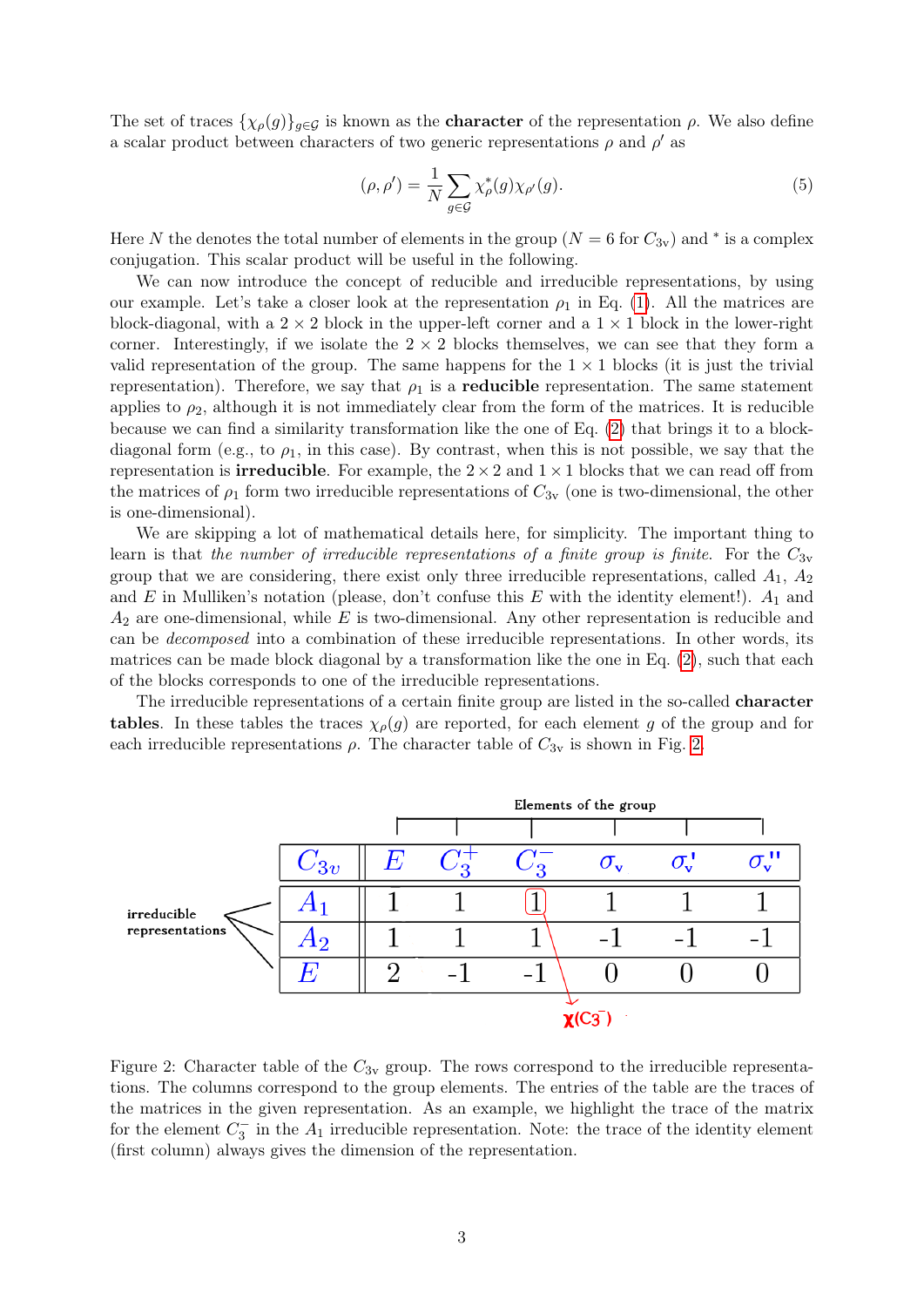- (iv) Take the  $2 \times 2$  blocks in the upper-left corner of the matrices of  $\rho_1$  (Eq. [\(1\)](#page-1-1)) and show that their traces are equal to the ones in the character of the irreducible representation E. Do the same for the  $1 \times 1$  blocks. What irreducible representation is formed by the  $1 \times 1$ blocks,  $A_1$  or  $A_2$ ? (1 Point)
- (v) Take the character table of Fig. [2](#page-2-0) and show that, for each pair of irreducible representation  $\rho$  and  $\rho'$ , the following property holds

$$
\begin{cases} (\rho, \rho') = 0 & \text{if } \rho \neq \rho' \\ (\rho, \rho') = 1 & \text{if } \rho = \rho' \end{cases}
$$

Use the scalar product defined in Eq.  $(5)$ .  $(2 Points)$ Hint: you can see the rows of the character table as vectors and do a scalar product between them (and divide by N). Convince yourself that this is equivalent to the product in Eq.  $(5)$ .

(vi) The property discussed in the previous point is peculiar of irreducible representations. Now try to compute  $(\rho_1, \rho_1)$  for the representation  $\rho_1$  (Eq. [\(1\)](#page-1-1)). You can conclude from the result that  $\rho_1$  is not an irreducible representation. (1 Point)

In the case of  $\rho_1$ , we could convince ourselves that it is reducible and decompose it by seeing that it is block-diagonal. For  $\rho_2$  the story is more complicated if we don't know how to make it block-diagonal. We surely know that it is reducible, since it is three-dimensional, and the irreducible representations of  $C_{3v}$  are either one- or two-dimensional. Can we find the irreducible representations in which  $\rho_2$  can be decomposed? There is a simple way to identify them. As we will see, they turn out to be equal to the ones we obtained for  $\rho_1$ , since  $\rho_1$  and  $\rho_2$  are equivalent.

(vii) The trick to decompose a reducible representation  $\rho$  into irreducible representations is the following. For each irreducible representation  $\rho_i$   $(i = A_1, A_2, E$  for  $C_{3v}$ , compute  $(\rho, \rho_i)$ . You'll get an integer number  $m_i$ . If it is zero, the irreducible representation  $\rho_i$  is not part of the decomposition of  $\rho$ . If it is finite, it tells you how many times  $\rho_i$  appears in the decomposition of  $\rho$ .

Use the trick outlined above to explicitly show that  $\rho_1$  and  $\rho_2$  are both decomposable into  $A_1$  "plus" E (i.e.,  $m_{A_1} = 1$ ,  $m_{A_2} = 0$  and  $m_E = 1$ ). (2 Points)

(viii) Consider now the four-dimensional representation of  $C_{3v}$  reported in Fig. [3](#page-3-0) (denoted by Γ). Use the trick described in the previous point to decompose it into irreducible representations. Is some irreducible representation appearing more than once in the decomposition? (2 Points)

|  |  |  | $\Gamma(E) \qquad \qquad \Gamma(C_3^+) \qquad \qquad \Gamma(C_3^-) \qquad \qquad \Gamma(\sigma_v) \qquad \qquad \Gamma(\sigma'_v) \qquad \qquad \Gamma(\sigma''_v)$ |                                                                                                                                                                                                                                                                                                                                                                             |  |  |  |  |  |  |  |  |  |  |  |  |  |  |  |  |  |  |  |
|--|--|--|---------------------------------------------------------------------------------------------------------------------------------------------------------------------|-----------------------------------------------------------------------------------------------------------------------------------------------------------------------------------------------------------------------------------------------------------------------------------------------------------------------------------------------------------------------------|--|--|--|--|--|--|--|--|--|--|--|--|--|--|--|--|--|--|--|
|  |  |  |                                                                                                                                                                     |                                                                                                                                                                                                                                                                                                                                                                             |  |  |  |  |  |  |  |  |  |  |  |  |  |  |  |  |  |  |  |
|  |  |  |                                                                                                                                                                     |                                                                                                                                                                                                                                                                                                                                                                             |  |  |  |  |  |  |  |  |  |  |  |  |  |  |  |  |  |  |  |
|  |  |  |                                                                                                                                                                     |                                                                                                                                                                                                                                                                                                                                                                             |  |  |  |  |  |  |  |  |  |  |  |  |  |  |  |  |  |  |  |
|  |  |  |                                                                                                                                                                     | $\begin{pmatrix} 1 & 0 & 0 & 0 \\ 0 & 1 & 0 & 0 \\ 0 & 0 & 1 & 0 \\ 0 & 0 & 0 & 1 \end{pmatrix} \quad \begin{pmatrix} 1 & 0 & 0 & 0 \\ 0 & 0 & 1 & 0 \\ 0 & 0 & 0 & 1 \\ 0 & 1 & 0 & 0 \end{pmatrix} \quad \begin{pmatrix} 1 & 0 & 0 & 0 \\ 0 & 0 & 0 & 1 \\ 0 & 1 & 0 & 0 \\ 0 & 0 & 1 & 0 \end{pmatrix} \quad \begin{pmatrix} 1 & 0 & 0 & 0 \\ 0 & 1 & 0 & 0 \\ 0 & 0 & $ |  |  |  |  |  |  |  |  |  |  |  |  |  |  |  |  |  |  |  |

<span id="page-3-0"></span>Figure 3: Four-dimensional representation of the  $C_{3v}$  group.

In conclusion of the exercise: if you try to solve all of the points (i-viii), even if some are wrong, you get 1 extra point for the patience of having read all the text up to here. (1 Point)